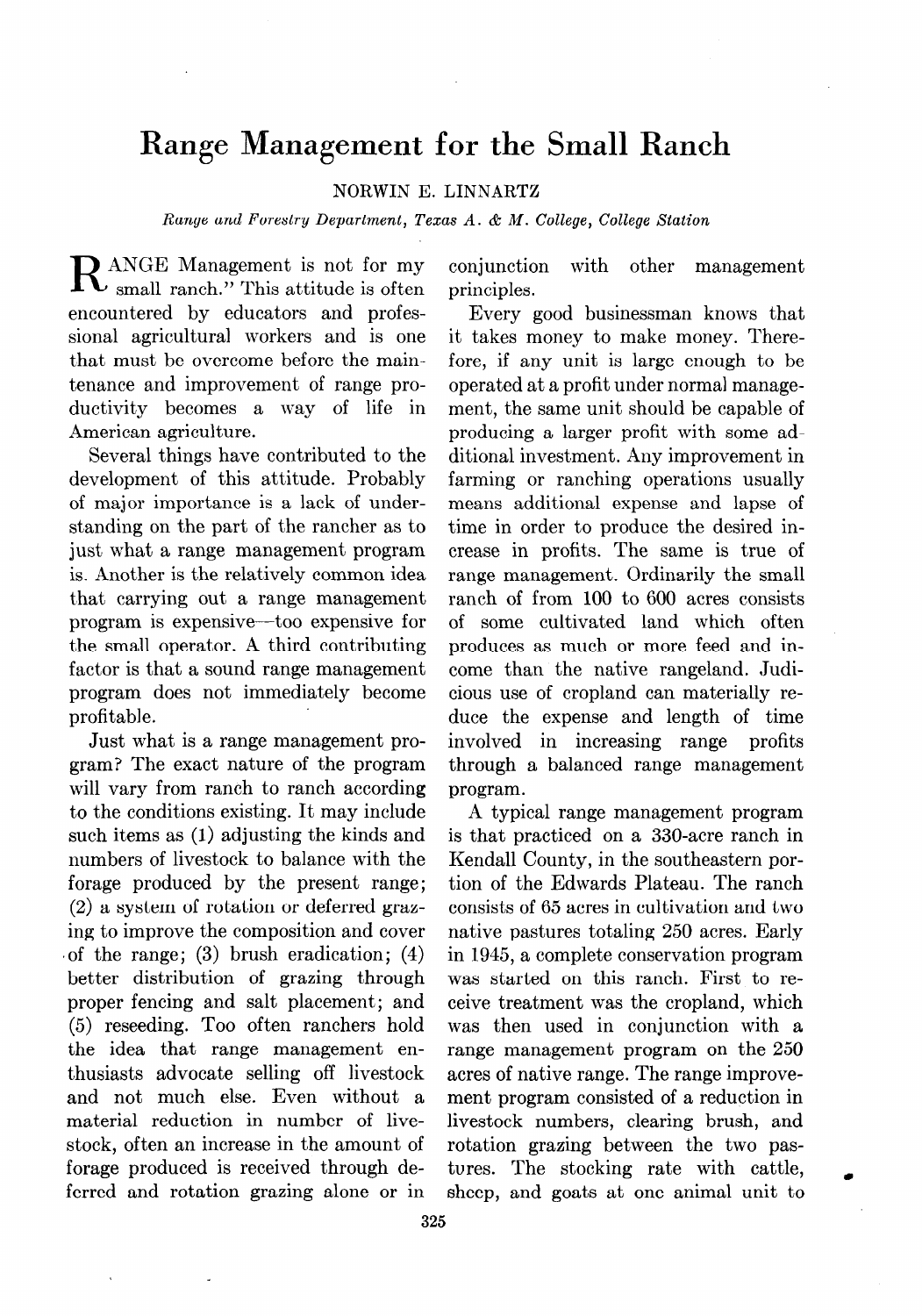

FIGURE 1. RESULTS OF BRUSH CLEARING

 $Upper$ —Clearing a pasture of Texas oak (*Quercus texana*) and brush and piling the waste in o pper-Clearing a passure of 1 calls out (webcome collection) partically bare of grass, only scattered windrows. Larger wood is being saved for fuel. This area is practically bare of grass, only scattered remnants of good forage plants being present in the brush. Lower—Area shown above after clearing and grazing with goats and after being rested two years to allow grasses to reseed. The pasture mg and grazing with goals and after being reside to b years to differ a cancel grazing by Soil Conservation Service)

6 acres was reduced to one animal unit to 10 acres with cattle and goats alone. Some brush was cleared by ax, some by<br>bulldozer. Grazing was rotated between the two pastures according to the needs of the grass and to the amount of brush sprouting.

The results of this management program hare been outstanding (Fig. 1). Forage production on the pastures has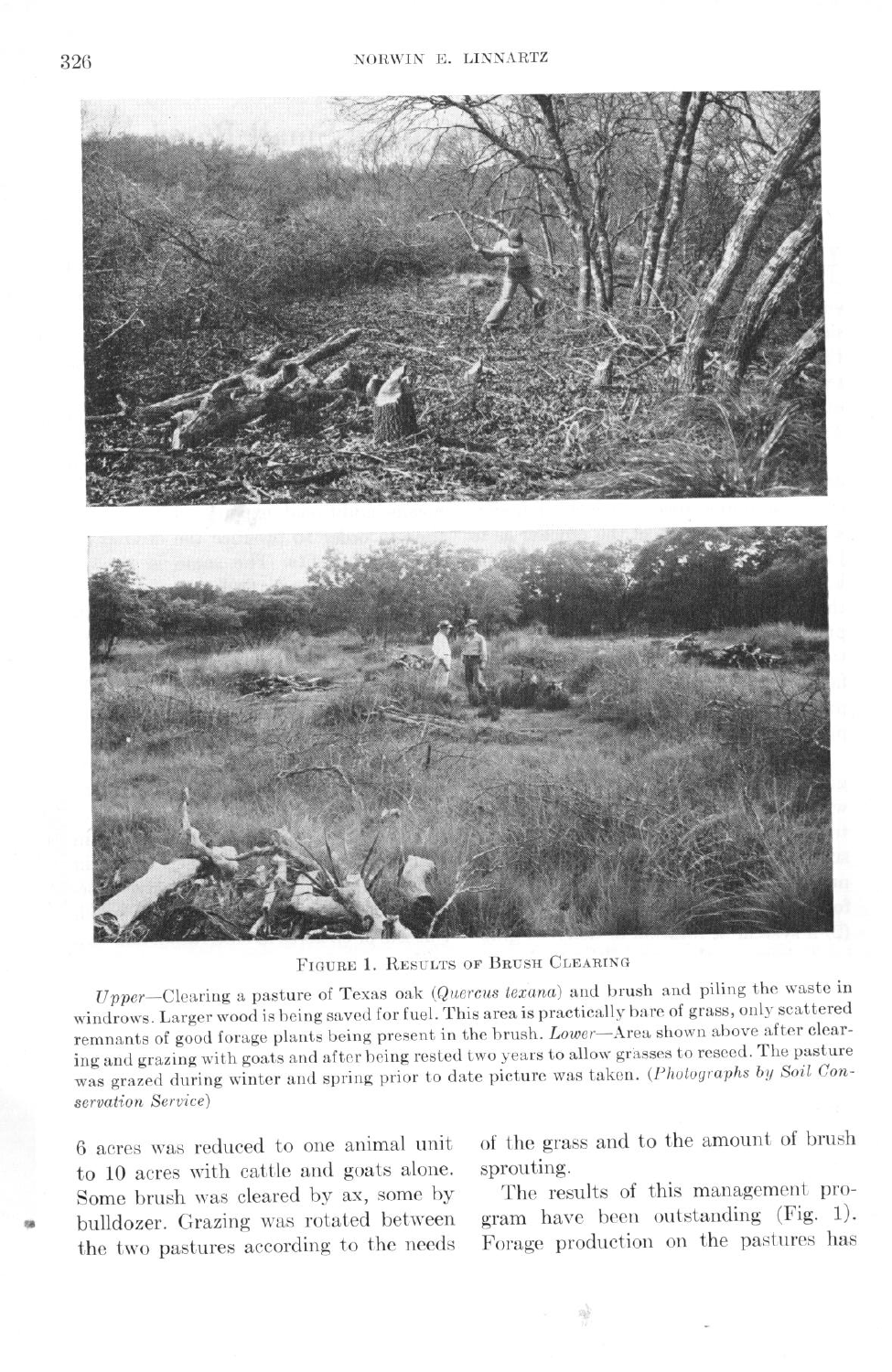been increased by more than 50 percent and no feeding has been done since 1945. Feed produced on the cropland that was previously needed to maintain livestock on the range during the winter is now utilized for fattening calves prior to marketing. Range calves which were previously marketed at eight months weighing 400 pounds now average 550 pounds. Feed produced on the cropland is used to fatten these calves during the winter so that they are placed on the early spring market averaging 900 pounds. Since 1945 the calf crop consistently has been 100 percent and the kid crop has jumped from 75 to 90 percent. The average production of mohair, per goat, has increased from six pounds to eight pounds.

The cost of the establishment of the conservation program was \$728 for the construction of four miles of field terraces, \$600 for the construction of 2,200 feet of diversions, and \$630 for clearing brush; or a total of \$1,958. The average yearly increase in mohair has been 200 pounds. The average yearly increase in beef production has been  $2,700$  pounds, since the calves are now being fattened before marketing. At average market prices for the period 1945-1950, this represents a yearly increase in income of \$795. Thus, the monetary expense of establishing the entire conservation program was eradicated in less than three years. In addition, the smaller number of livestock has decreased the labor required for handling and decreased the capital investment; and the improved grass growth, with its subsequent improved soil condition and reduced soil erosion and water run-off, has materially increased the real estate value of the ranch.

The rotation grazing system has been continued and the droughts of 1951 and 1952 that prevailed throughout the Southwest have not noticeably reduced

the amount of forage available for grazing. Consequently, the original increase in production of pounds of beef and mohair have been maintained. Here is another small operator who is thoroughly convinced that a range management program is practical and profitable for the small rancher.

The use of cropland for grazing livestock during periods of range deferment should be an integral part of a range management program. Mixtures of small grains and sweetclovers for fall, winter and spring grazing and Sudan for summer grazing provide excellent opportunities for periods of range deferment. Although a complete deferment from early spring until after frost is desirable, any period of rest during this season will be beneficial.

Cropland can be especially useful in a coordinated range management program where irrigation is possible, particularly in the more arid regions of the state. On a ranch in Tom Green County, Texas, in a 20-inch rainfall region spring deferment of native range was made possible by the use of irrigated pastures. A level border irrigation system was installed in 1951 on 38 acres of cropland. On September 1, 1951, the land was seeded to Kentucky 31 fescue, orchardgrass, perennial ryegrass, vetch, and alfalfa. On March 1, 1952, grazing was started on these cool season plants with 90 cows and 88 calves. In late April, an additional 42 yearlings were placed on the 38 acres. All of the stock were removed late in June to permit the grasses to enter their summer dormancy. In spite of this heavy grazing pressure, about two tons of hay had to be removed.

The rancher asserts that the irrigation system more than paid for itself in this four-month period by furnishing excellent grazing for beef production and by allowing deferment from grazing of his